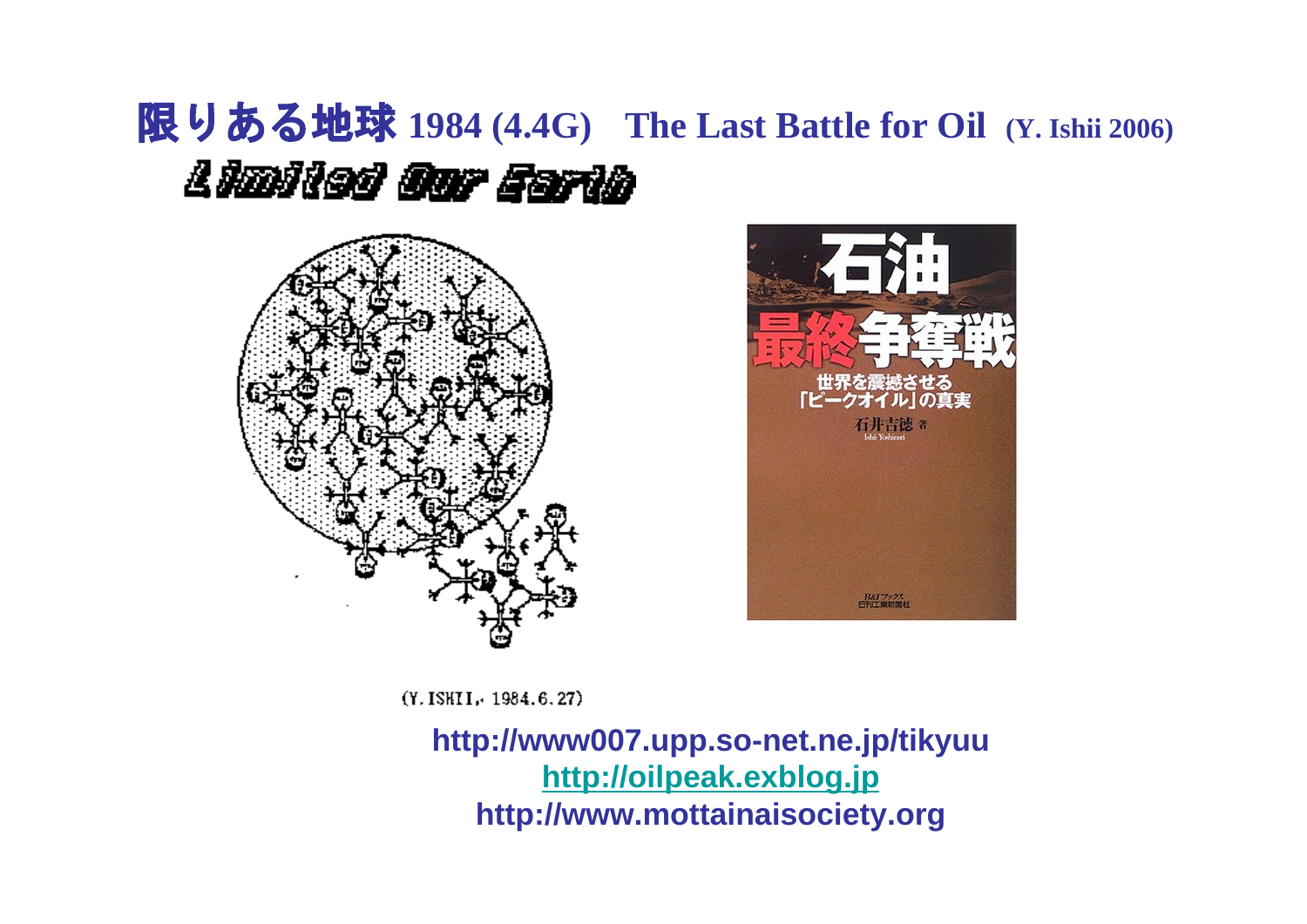## 2005 Dec. Bartlett at US Congress

## **Peak Oil - The Growing Gap**

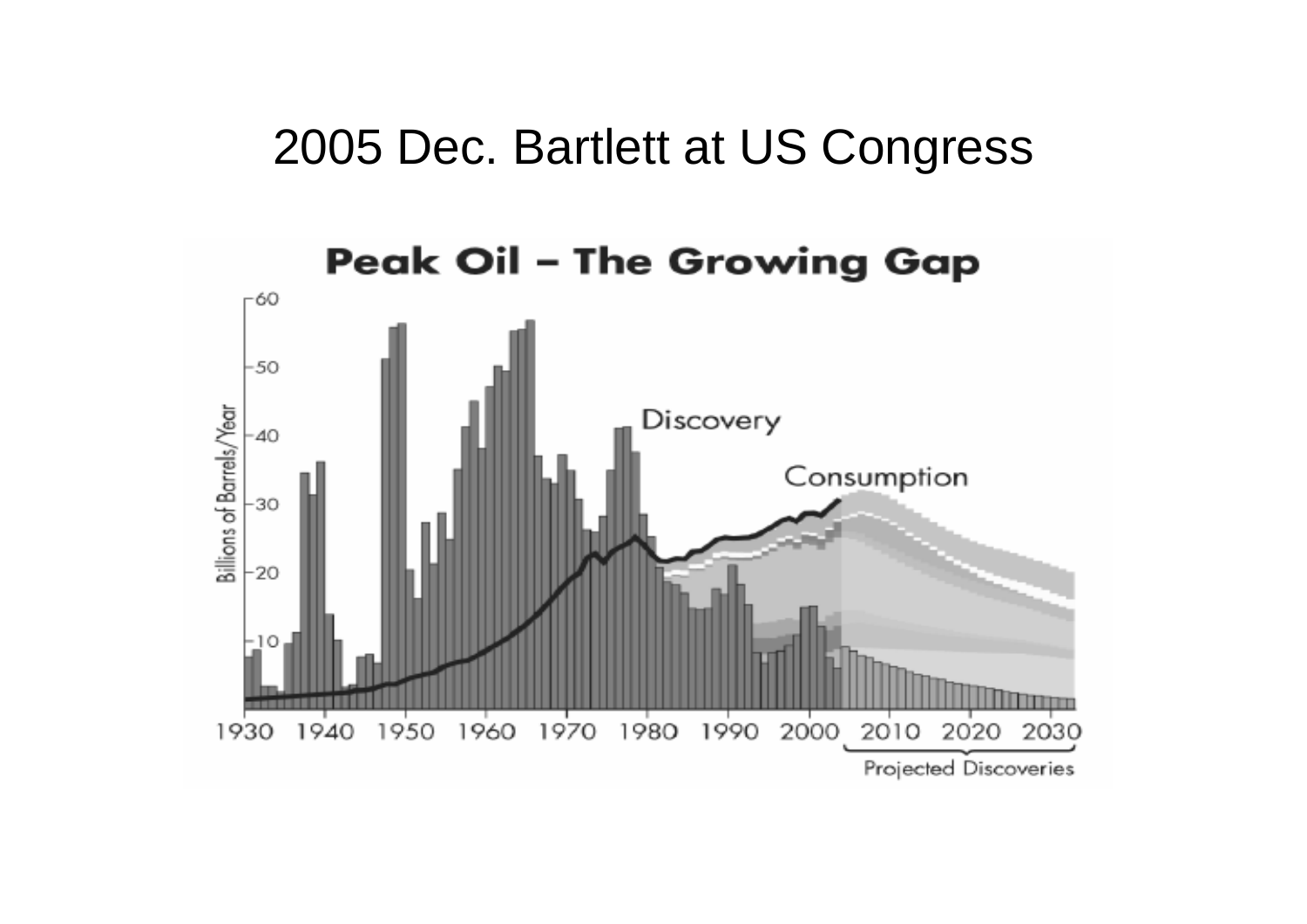### **EXPONENTIAL GROWTH AS A TRANSIENT** PHENOMENON IN HUMAN HISTORY



M. King Habbert

http://www.hubbertpeak.com/hubbert/wwf1976/print.htm

3/2/2006

By M.K.Hubbert 1976 at WWF **Conference**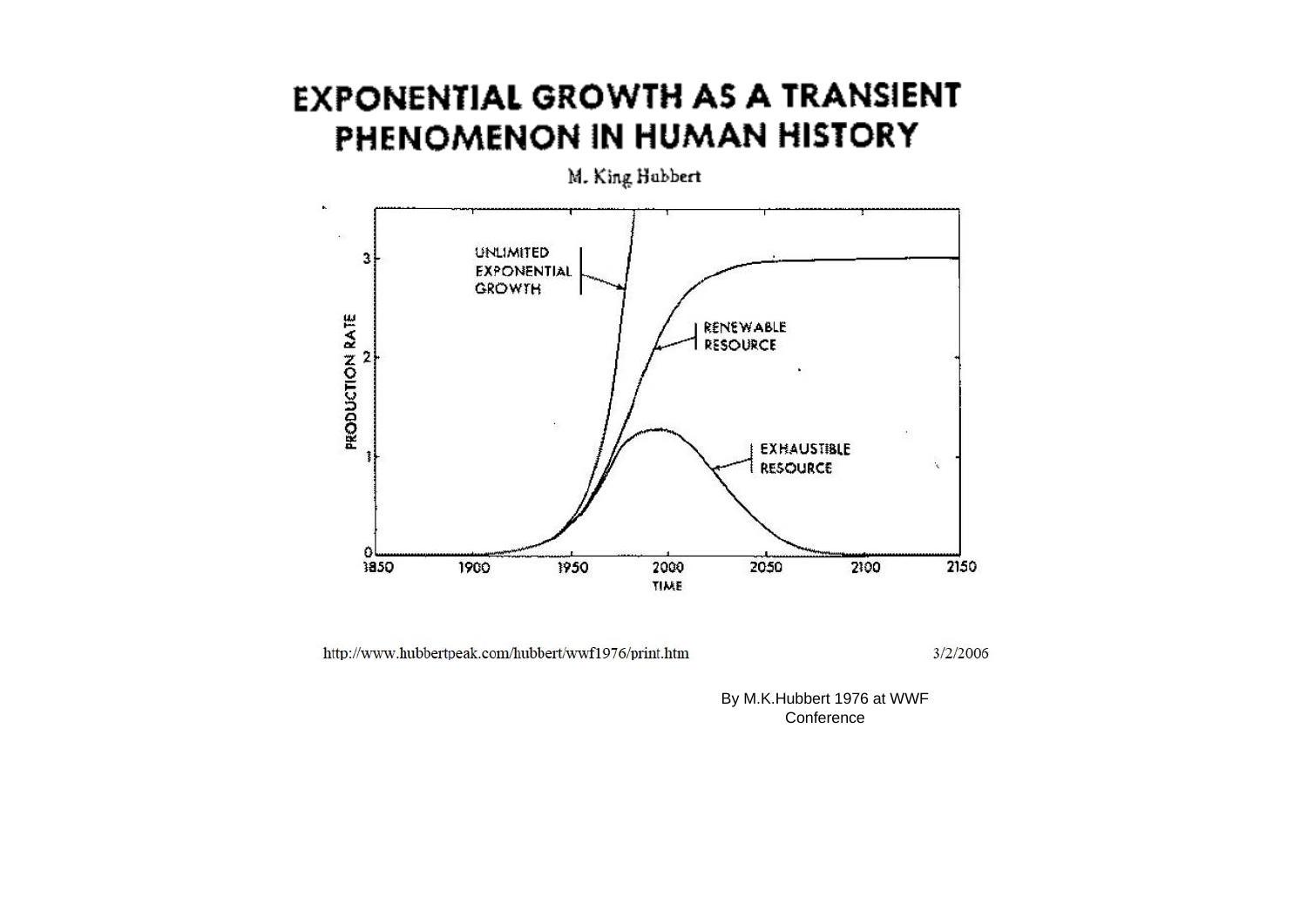## 国及び地方の債務残高の国際比較(対GDP比) 石井吉徳2006 (平成**17** 年 **7**月現在)

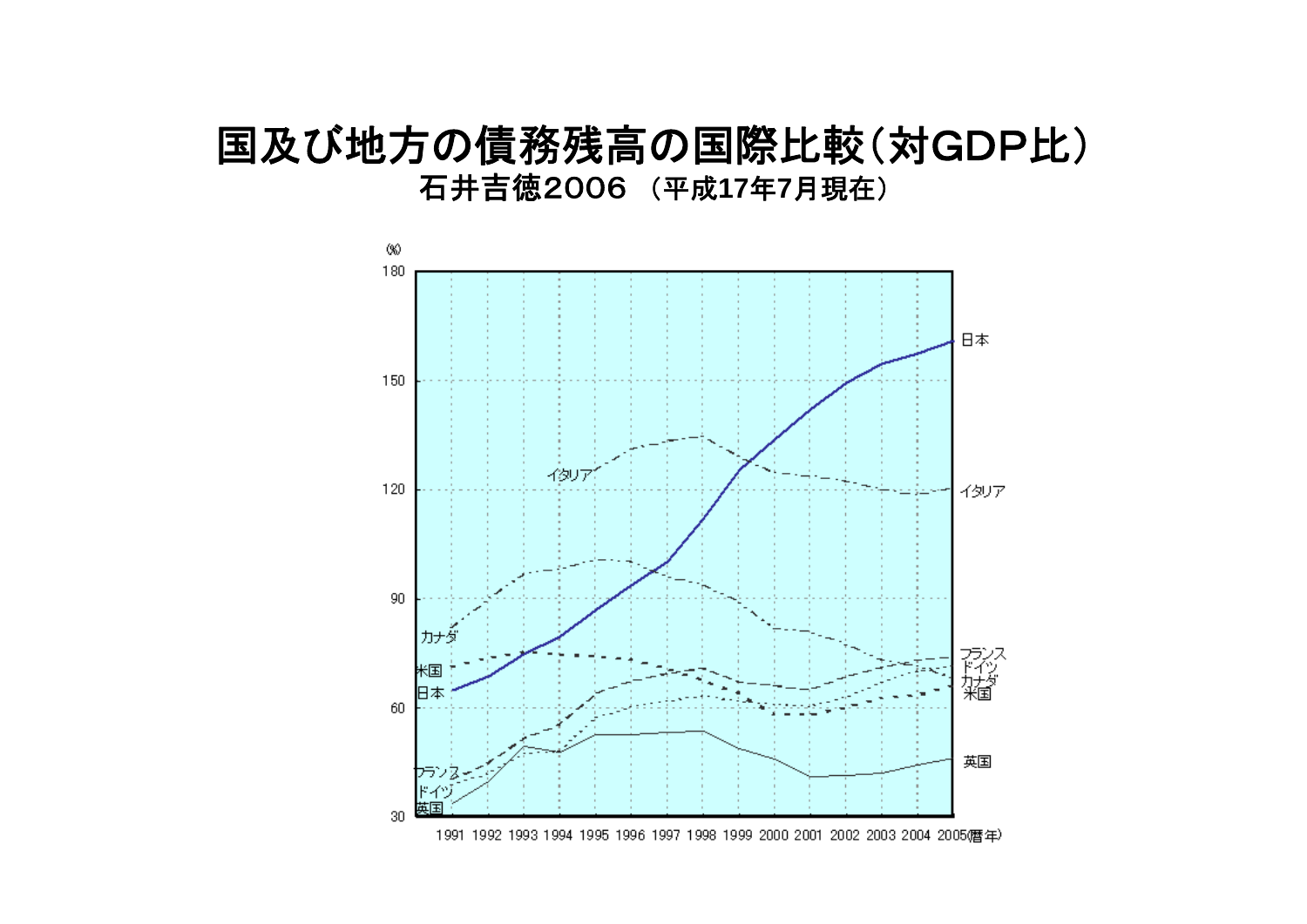## R.Heinberg 2005

### map of proved oil reserves at end 2001

Thousand million barrels

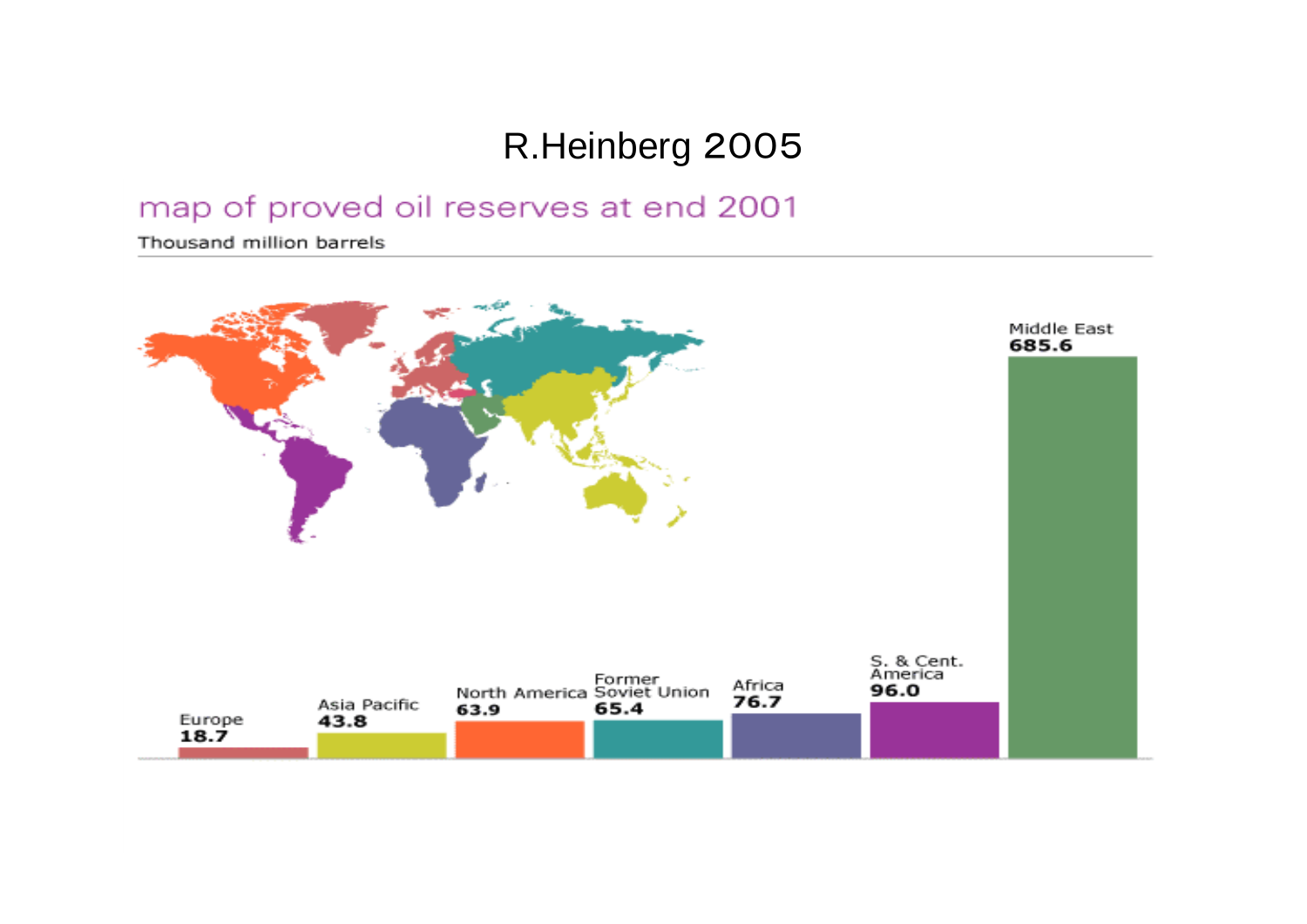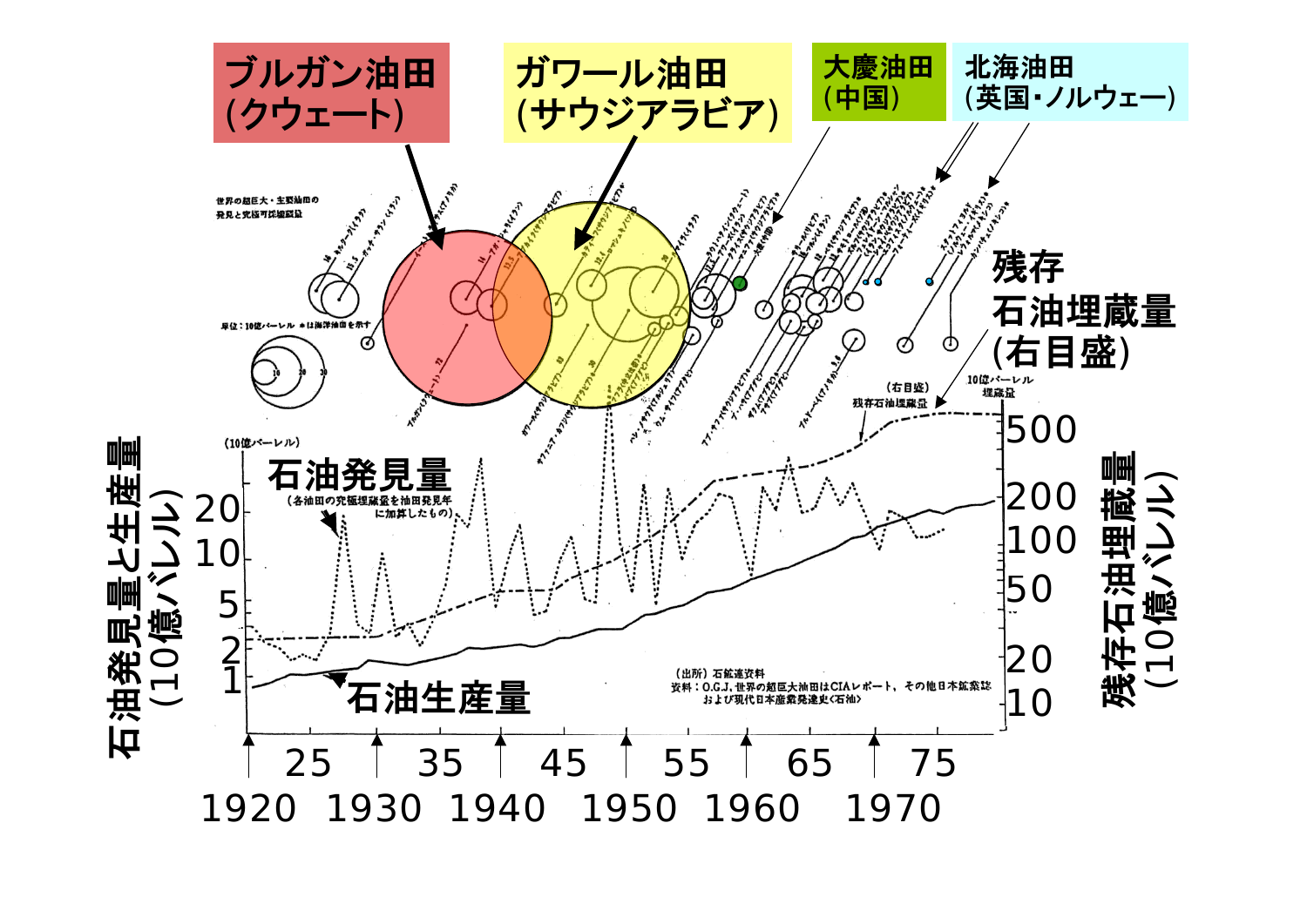### Continental drift (USGS)



PRESENT DAY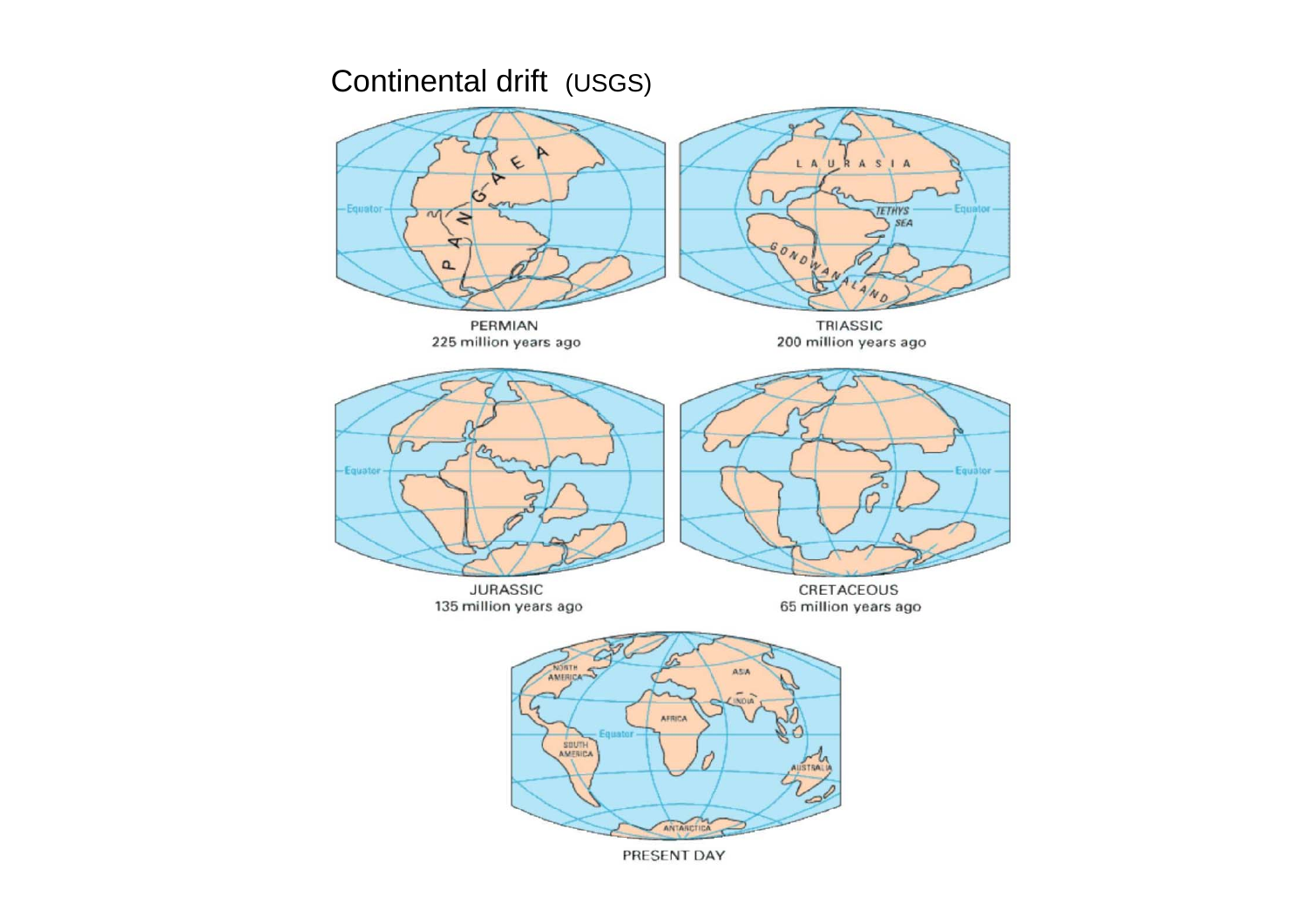### M.Simmons 2006

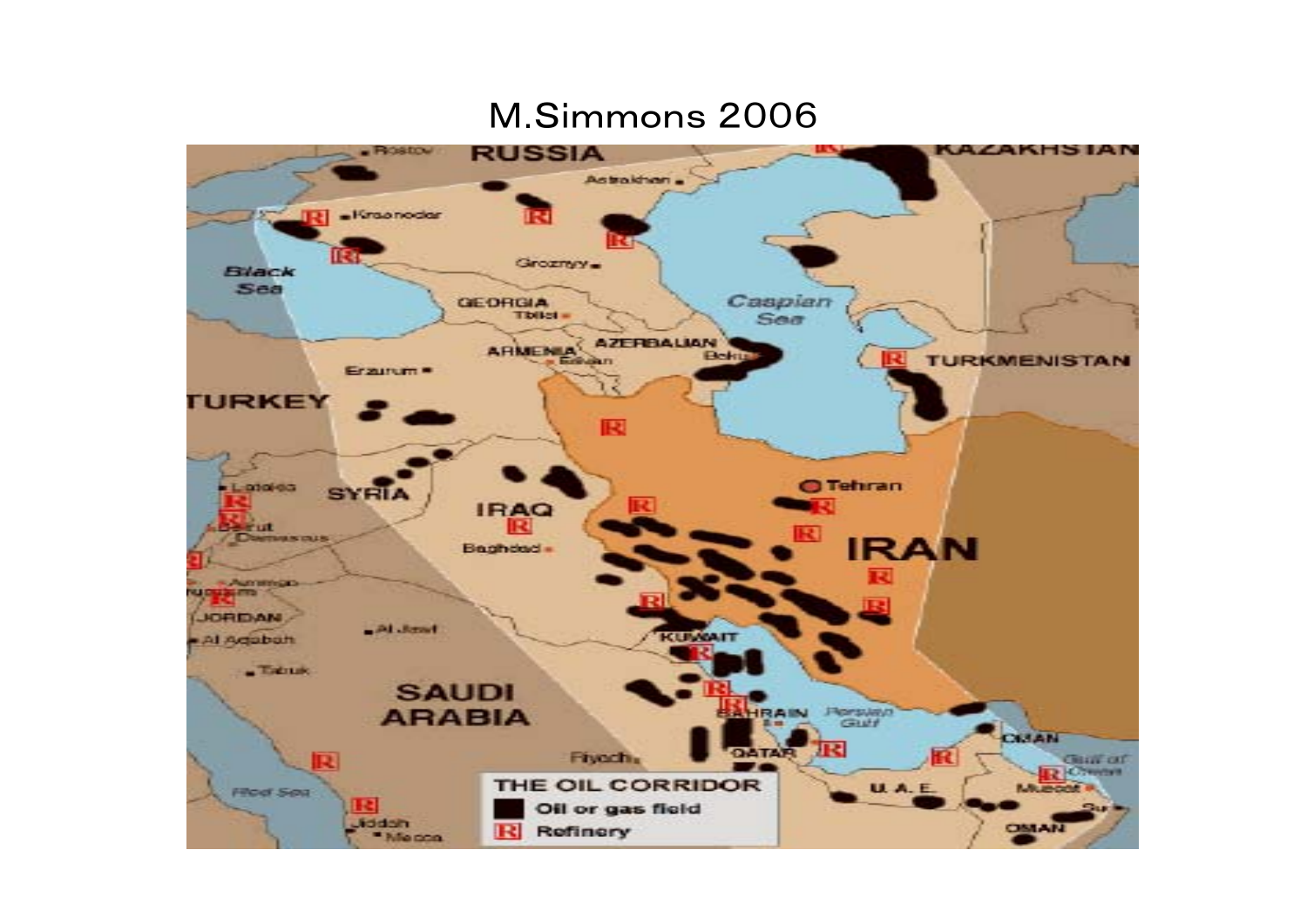# ペルシャ湾 Persian Gulf

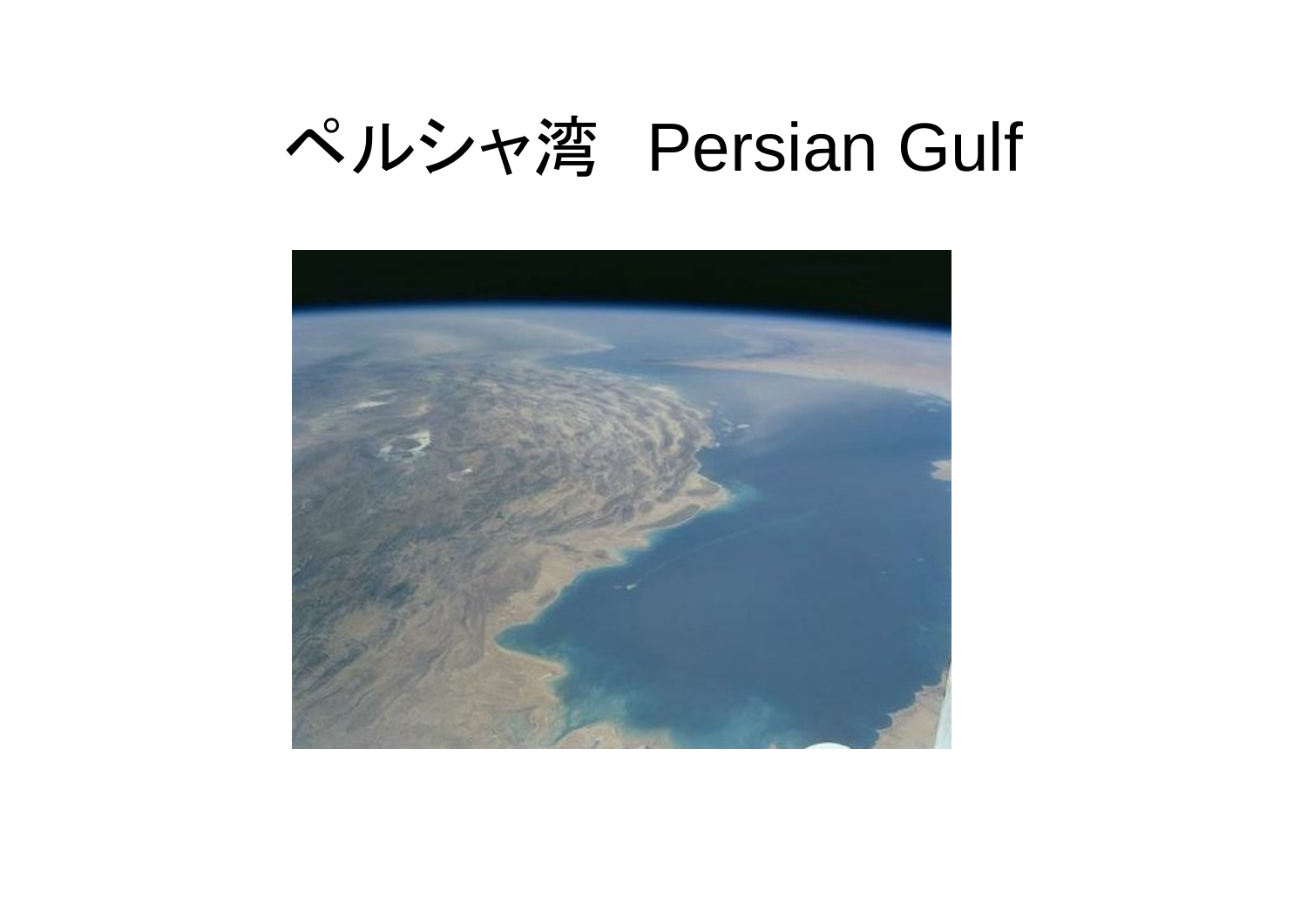## 総合資源エネルギー調査会需給部会 第1回会合 2003年12月8日

#### **TEE** 図表9 在来·非在来資源と原油価格の関係

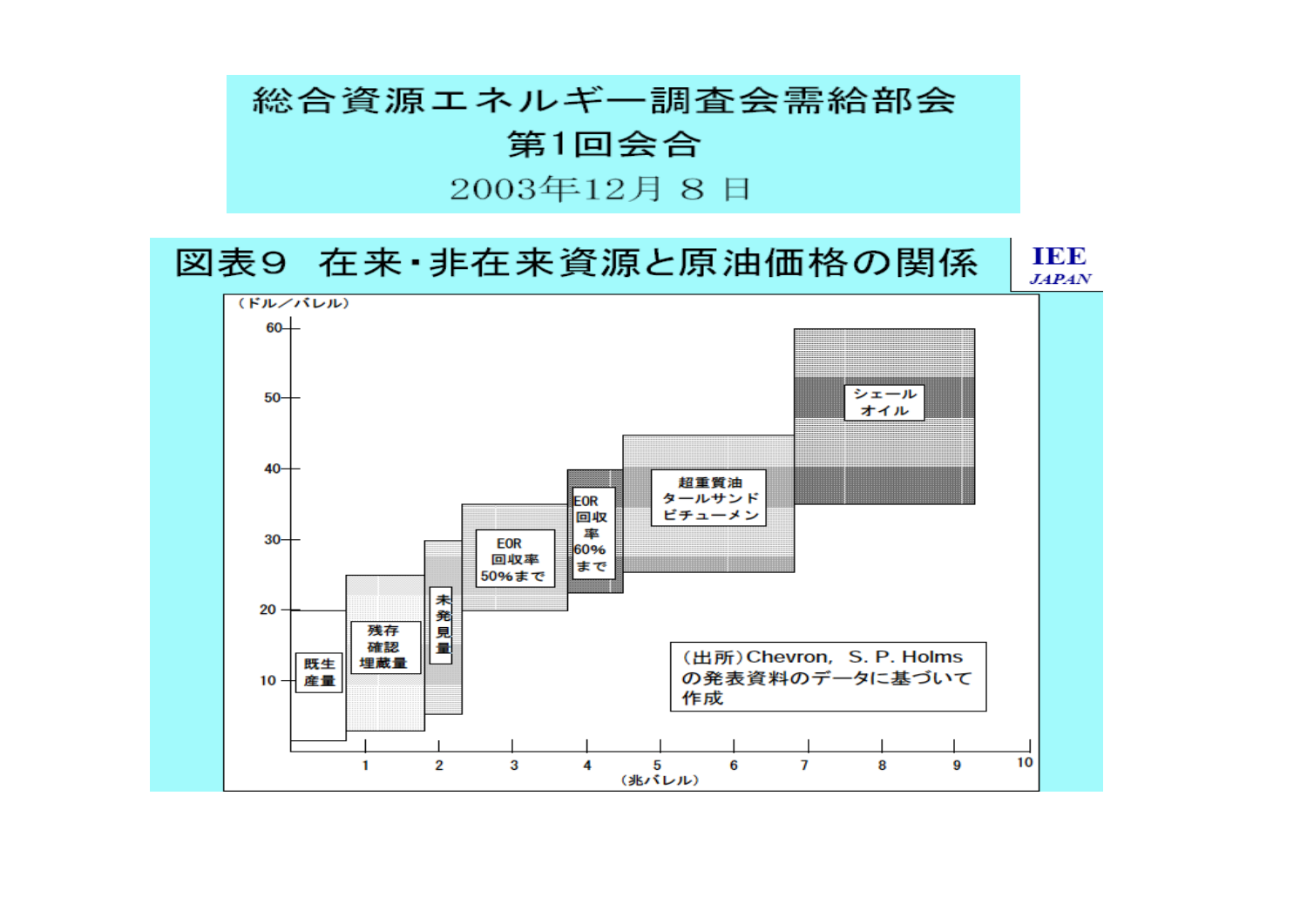# Profit/Conversion Ratios Y. Ishii 2006

- Energy Profit Ratio  $=$  Energy Out/ Energy In
- •Money Profit Ratio = Money Out / Money In
- •Feed Conversion Ratio =  $Feed/Food$  (kg)
- •Yield per Effort (fisheries)
- •Net Energy Analysis
- •http://www.mottainaisociety.org/index.html
- •<http://www007.upp.so-net.ne.jp/tikyuu>
- •http://oilpeak.exblog.jp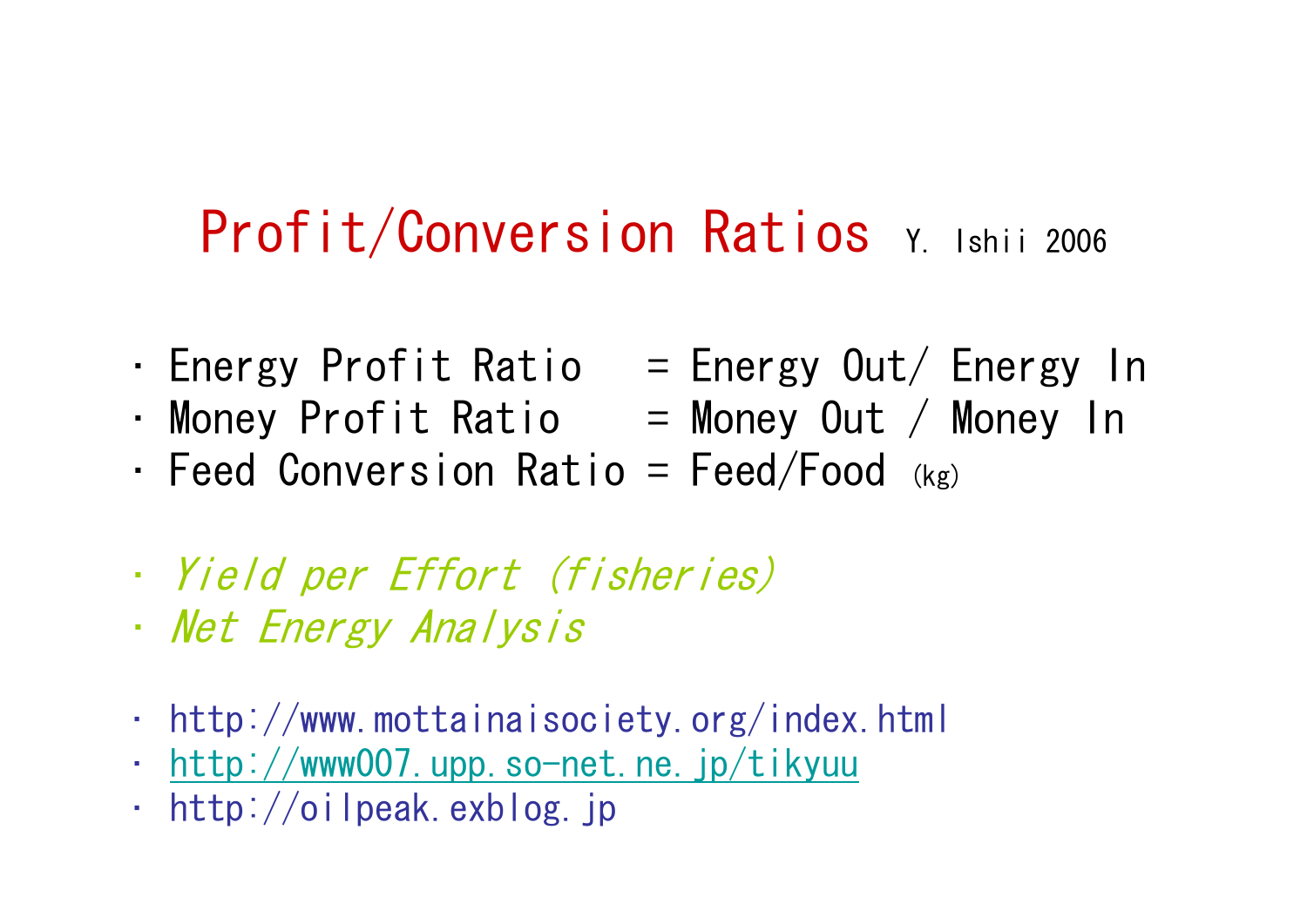# 資源とは Resources?

1)濃縮している Condensed(低エントロピー low entropy )

2)大量にある Large quantity

**--------------------------------------------------------**

3)経済的な位置にある Economic location

質が全て:エネルギー源 Energy quality EPR (Energy Profit Ratio)=Energy output/Energy input

------------------------------------------------------

様々なエネルギー**: Energies** 天然ガス **natural gas**(有限**, finite** ) 原子力 **nuclear**:核分裂 **fission**(一回 **once,** 再処理**reprocess,** 増殖 **breeder) fusion?**

石炭(インフラの復活 **infrastructure?**、運輸が問題 **transportation?** ) オイルサンド、オリノコタール、オイルシェール **Heavy oils (EPR?,** 環境 **natural environment** ? **)** 自然エネルギー**natural**:太陽、風力、海洋、水力(小型分散 **small distributed** ) メタンハイドレート**methane hydrate**、宇宙太陽発電 **space solar** (**EPR?** ) 水素、燃料電池、水素社会**hydrogen**(エネルギー源?**Secondary energy**、水素とは **H2** ?) 石油無機起源説**non-organic**、海洋温度差**ocean temp**(拡散、高エントロピー**high entropy**)

(2006 Nov. Y. Ishii )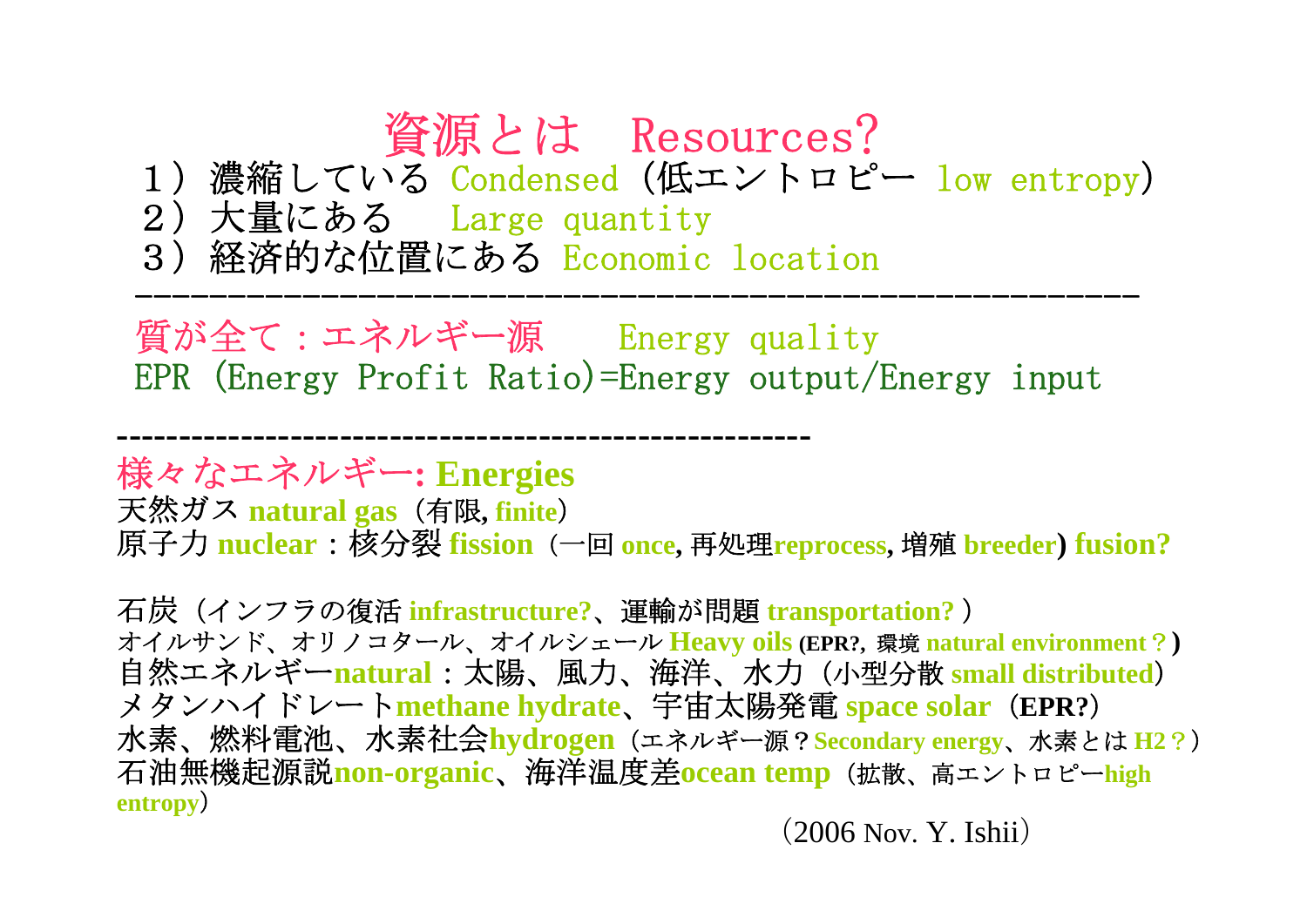# EPR (Energy Profit Ratio) or EROI (Energy Return on Investment)

Y. Ishii 2006 (after R.Heinberg, C.Cleveland, O.Amano et al)

| Oil & gas US 1940's: > 100*  |              |
|------------------------------|--------------|
| 1970's:                      | $8.0*$       |
| * discoveries                |              |
| production 1940's:           | 23.0         |
| Coal US 1950's :             | 80.0         |
| 1970's:                      | 30.0         |
| Coal liquefaction: 0.5~8.2   |              |
| Geopressured gas: 1.0~5.0    |              |
| Oil shale:                   | $0.7 - 13.3$ |
| Ethanol (sugarcane): 0.8~1.7 |              |
| $(corn)$ :                   | 1.3          |
| (corn residues): $0.7 - 1.8$ |              |
| Methanol (wood):             | 2.6          |

Nuclear Japan:6.7~17.4 (O.Amano)

US: 4.0 (Cleveland et al)

Geothermal: 4.0

Electricity US Coal average: 9.0

western surface no scrubbers:  $6.0\,$ 

scrubbers: 2.5

Hydro power electricity: 4.0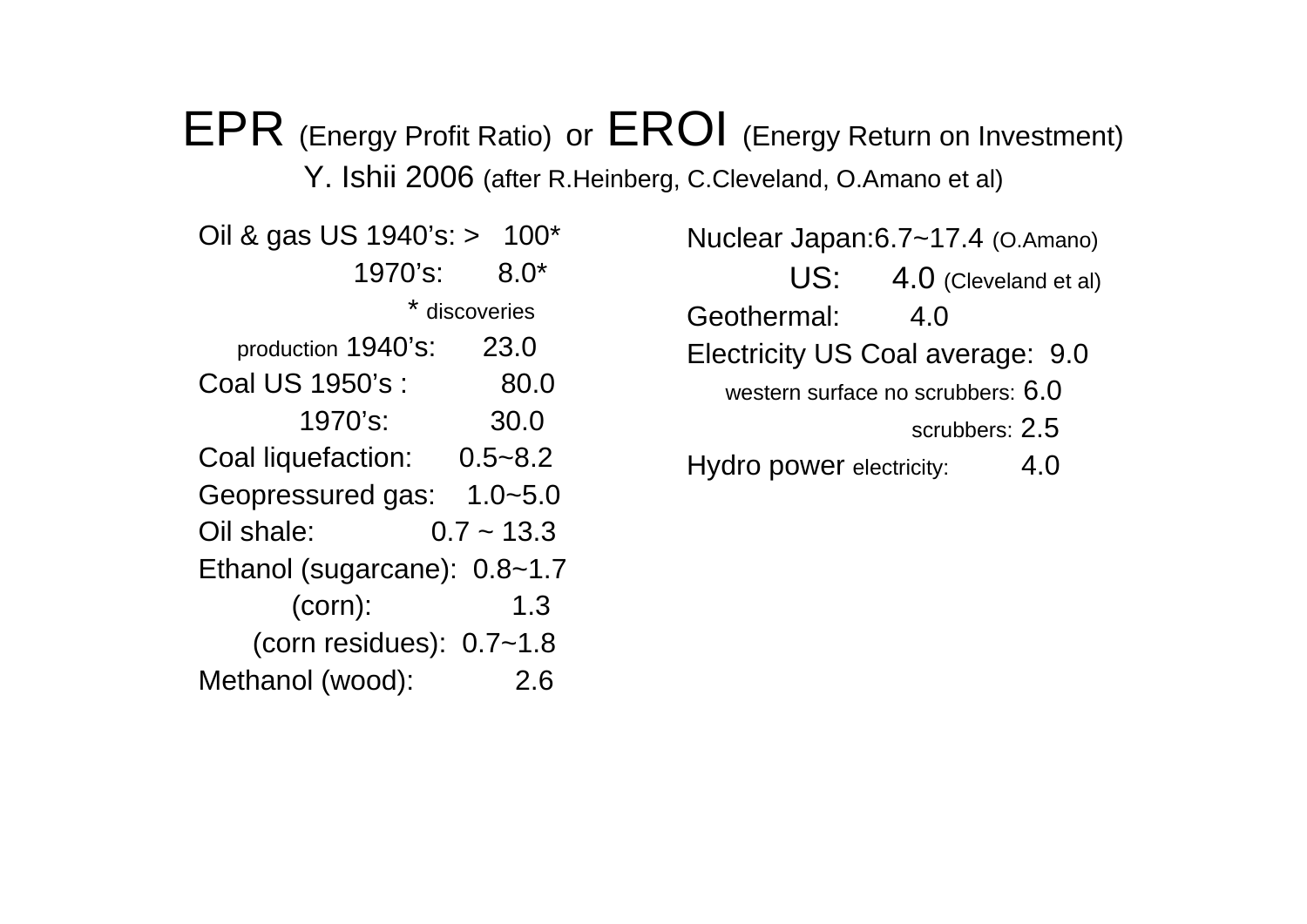日経新聞 (NIKKEI) 2006-7-2



グラフィックス デザイン部 佐々木司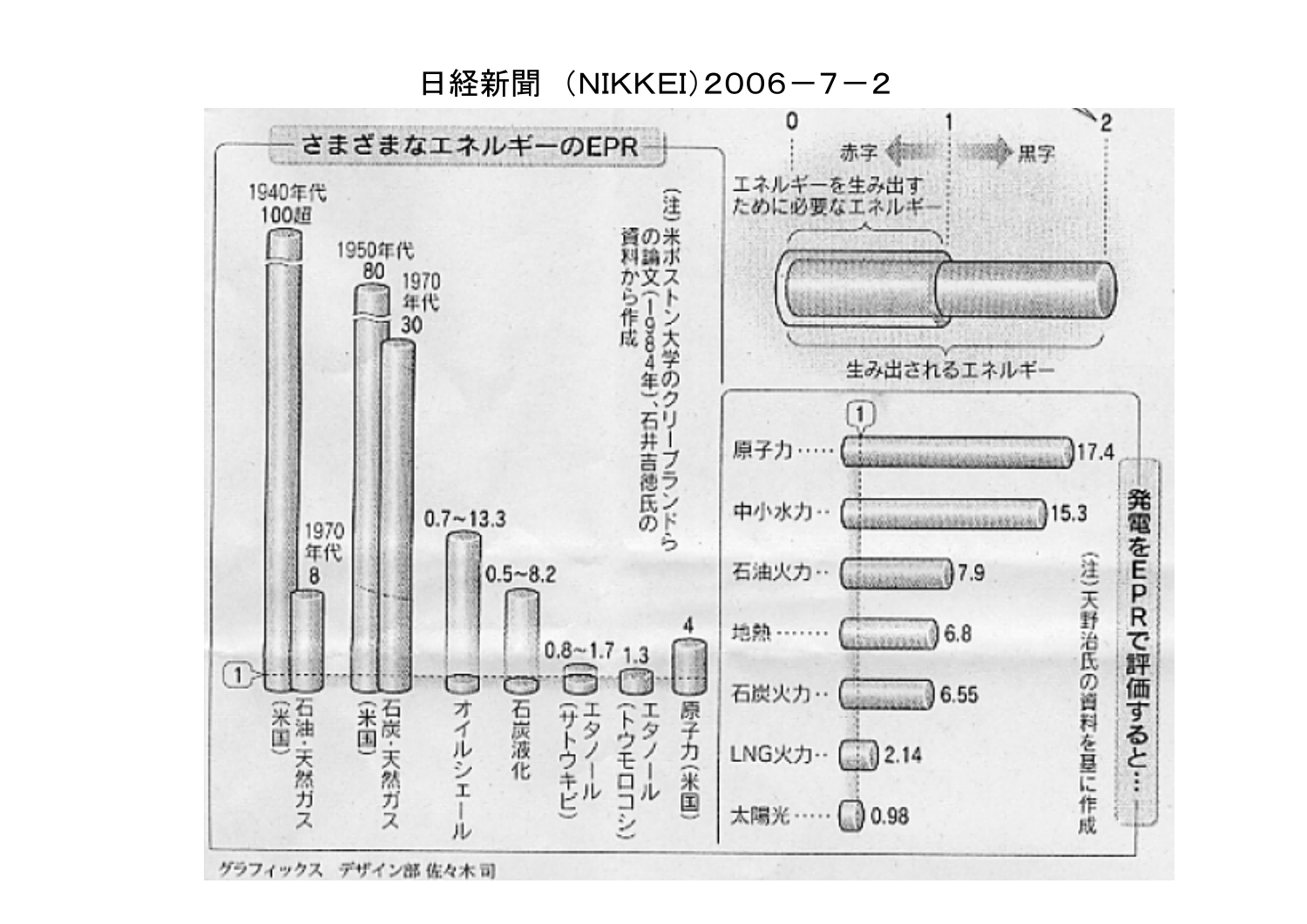# 日本のエネルギー総量(Mkloe)

Japan's total energy consumption:(2005 Y. Ishii)

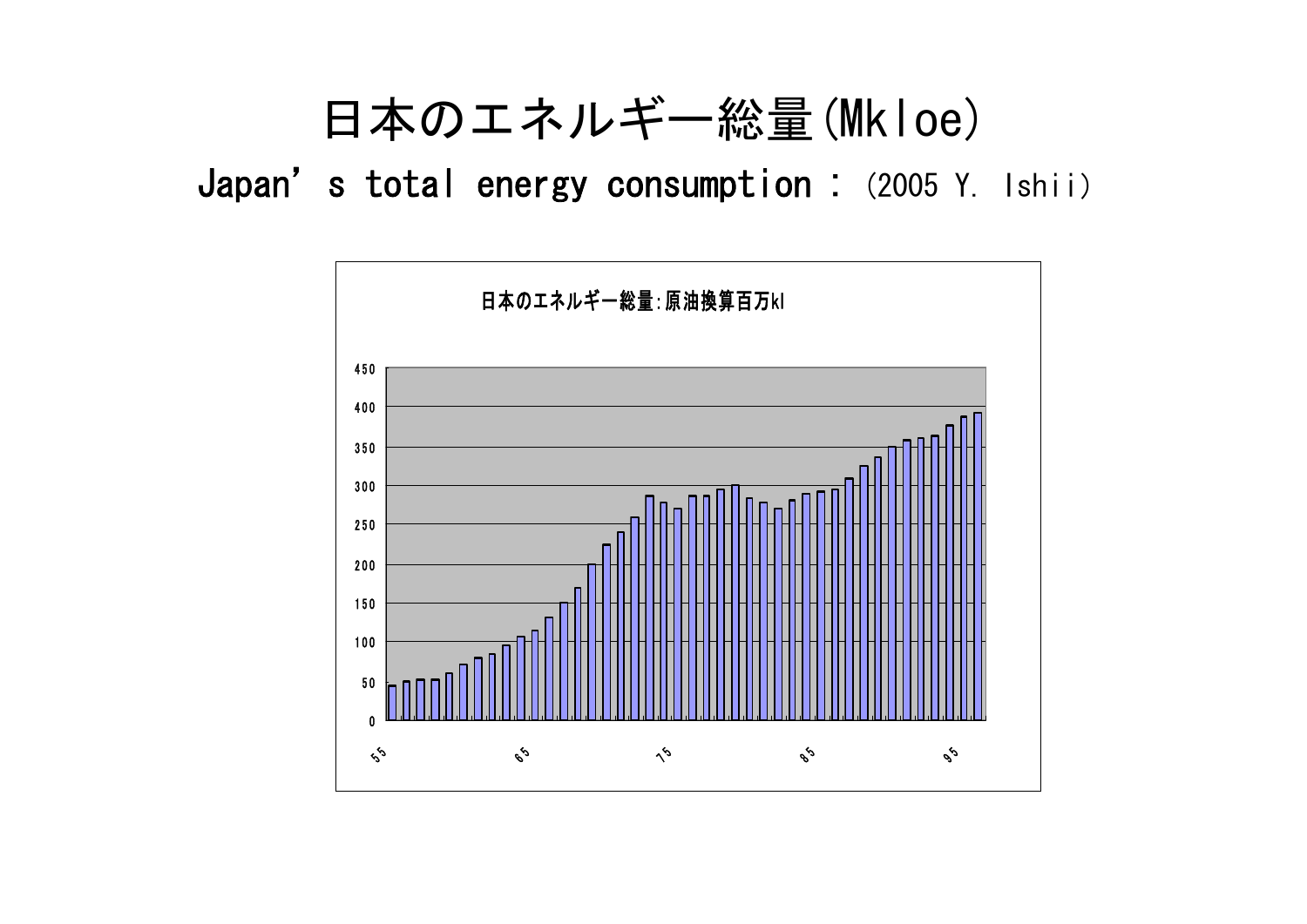# 日本の人口Japan's population

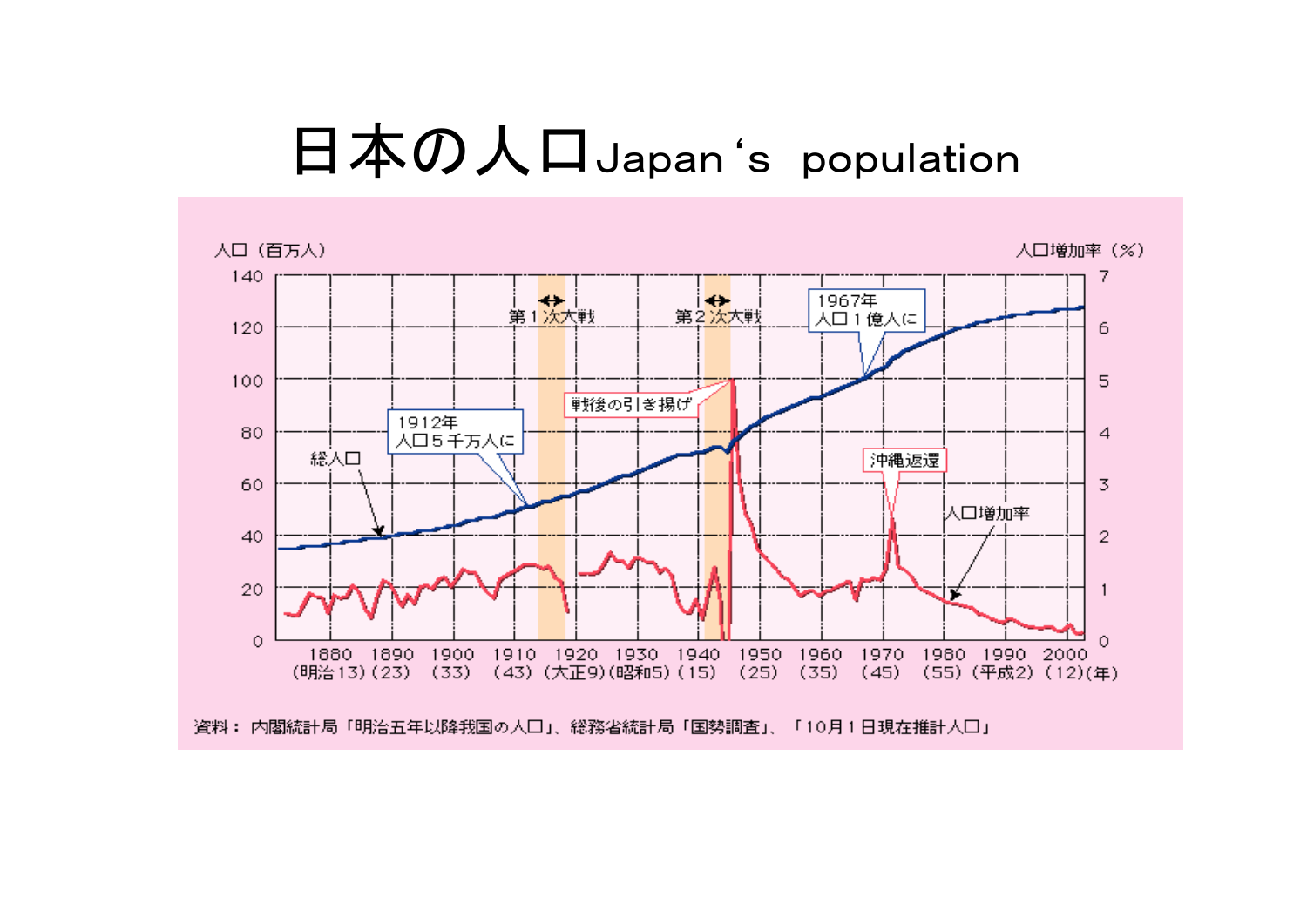

○主要先進国の供給熱量自給率の推移(%)

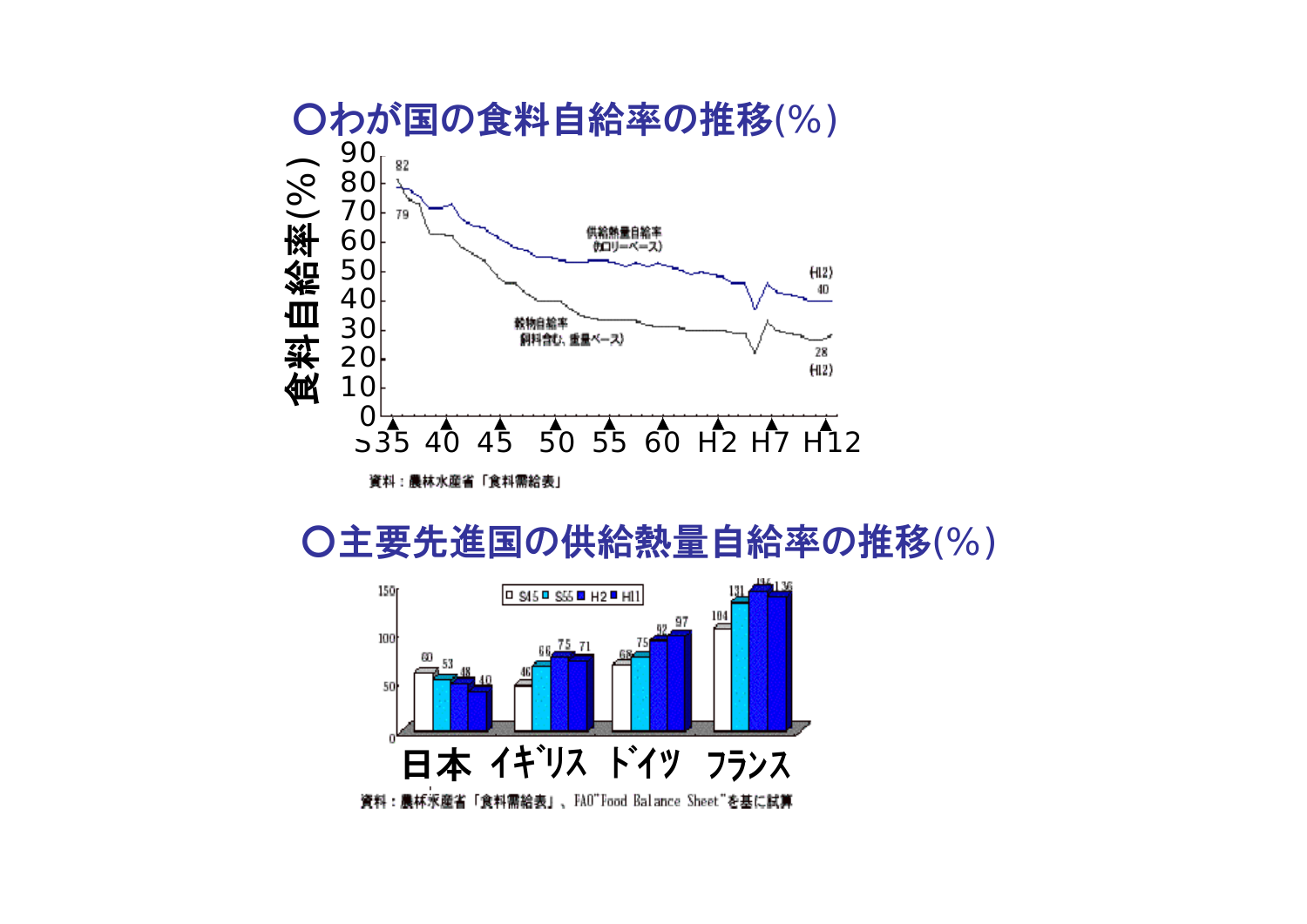# 「プランB」と「脱石油戦略」

## (2005 石井吉徳)

- •「石油ピーク」:国家のリスク管理、安全保障
- •エネルギー戦略:EPR、時間軸の視点
- •● 改革すべき現代農業:自然と共存、地産地消
- •化学原材料の脱石油、天然ガス
- •自然と共存:都市集中から地方分散
- •日本は大陸でない:75%が山岳の島国
- •運輸が緊急課題:再評価すべき日本の鉄路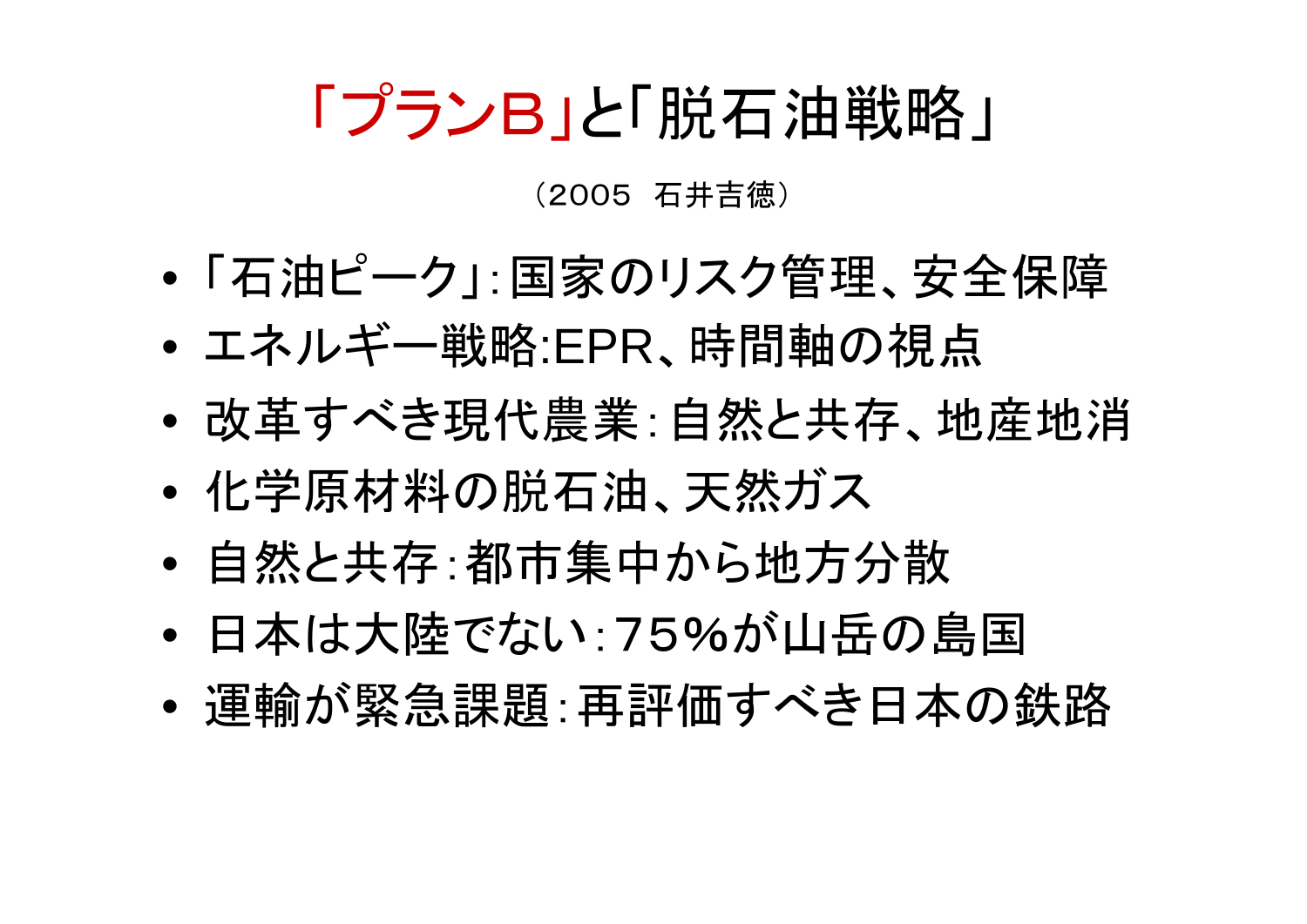# [もったいない]:MOTTAINAI

(2006 Y.Ishii )

- 「石油ピーク **Oil peak**」は「食糧ピーク **Food peak**」、「文明ピーク **Civilization peak** 」
- 脱石油戦略 **Post oil strategy**:枯渇でない **Not running out**
- 常温で液体の燃料の欠乏 **End of cheap liquid fuels**
- エネルギーインフラの再構築 **Restructure energy infrastructure**
- 自然エネルギーの徹底利用 **Utilize all available natural energies**
- 分散 **Localization** 、無駄しない **No Muda**、「もったいない」 **MOTTAINAI**
- •http://www.mottainaisociety.org